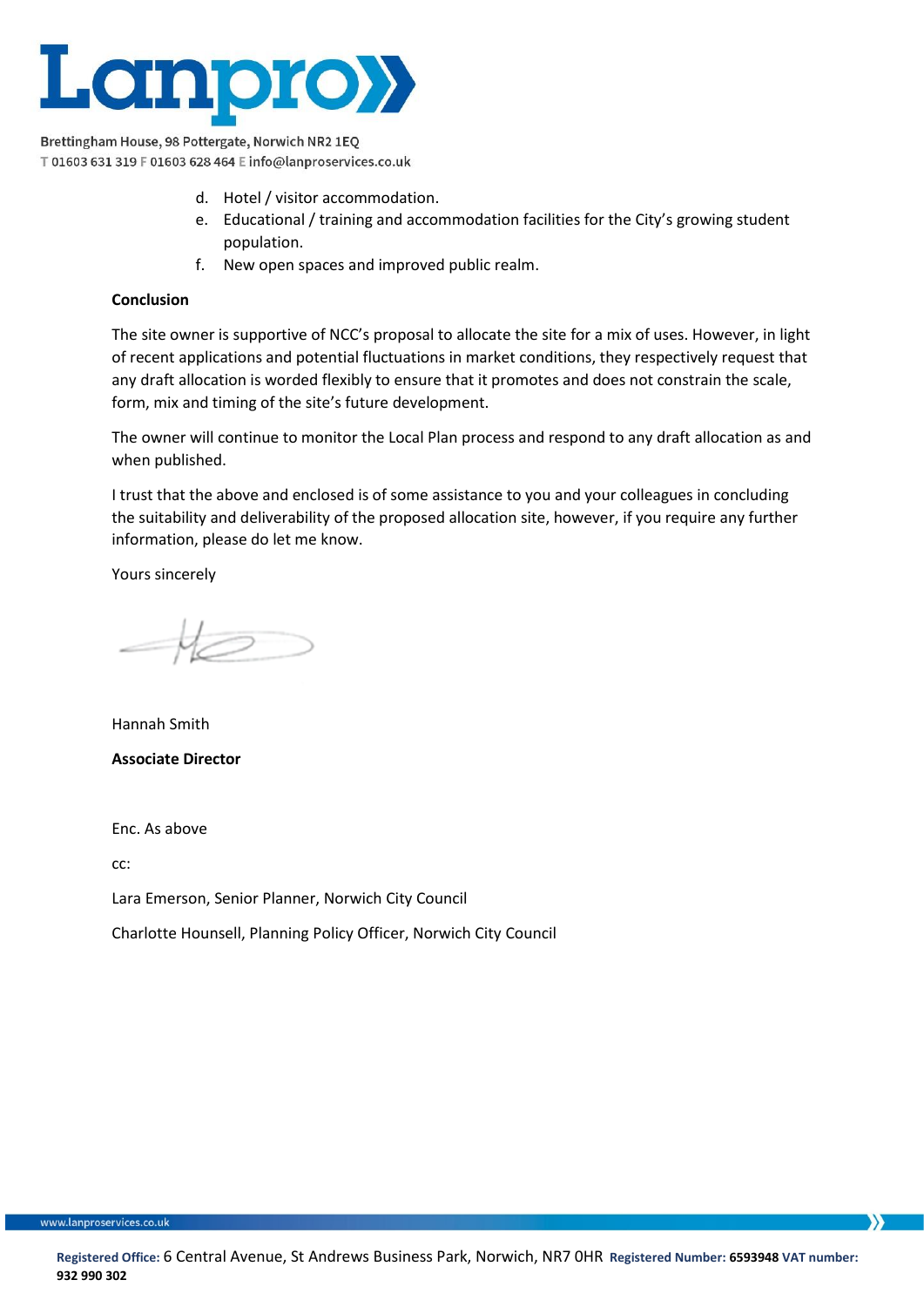

**Appendix 1 – Site Location Plan**

www.lanproservices.co.uk

 $\sum$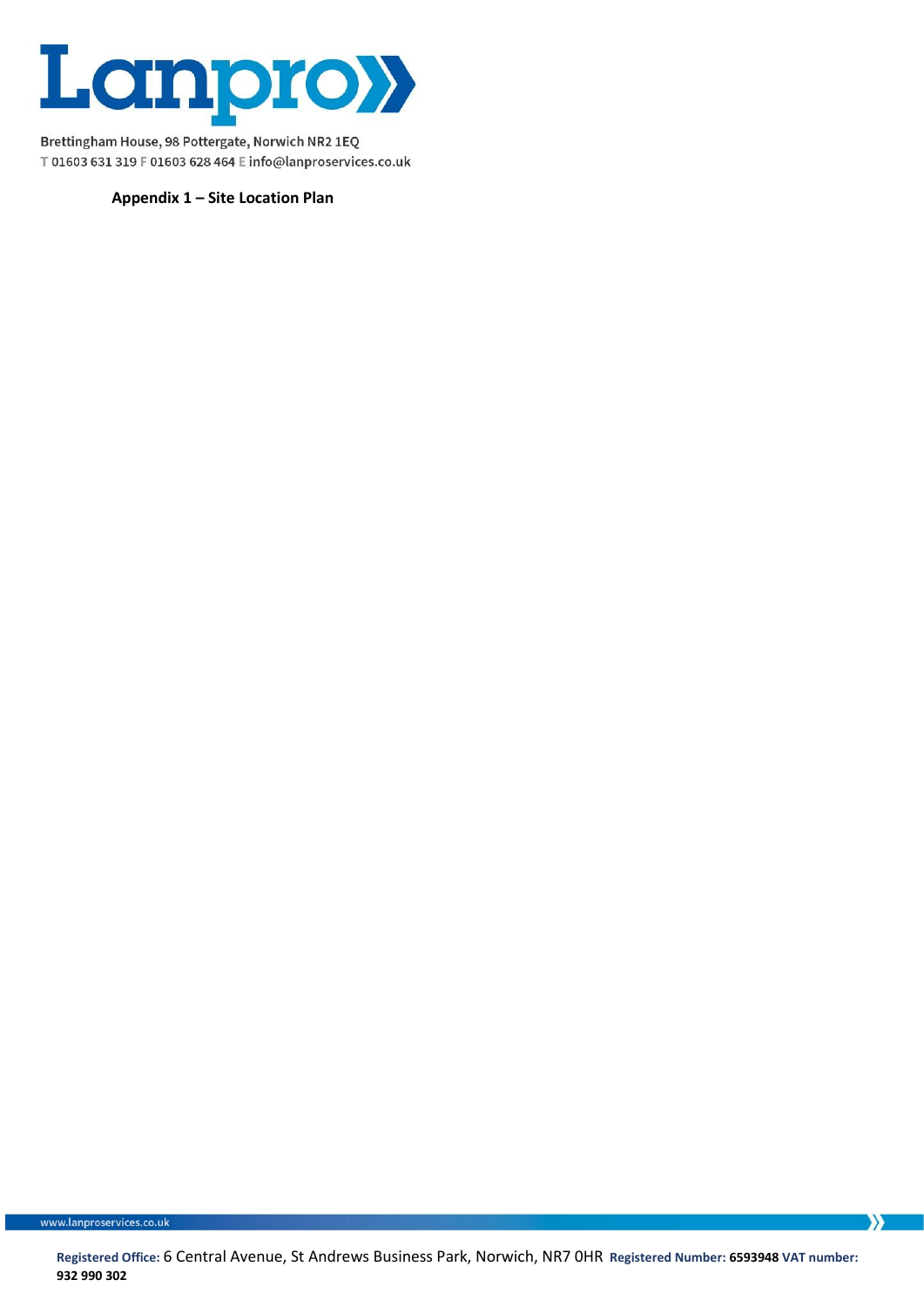



| TITLE         |                                  |    | Existing Site Plan SMW |             |                 |
|---------------|----------------------------------|----|------------------------|-------------|-----------------|
| <b>STATUS</b> | For Planning                     |    |                        |             |                 |
| DATE          | <b>SCALE</b>                     |    | PROJECT NO.            | DRAWING NO. | <b>REVISION</b> |
| 03.02.16      | 1:500                            |    | SMW                    | 0002        |                 |
|               | $^{\scriptsize \textregistered}$ | ΑI |                        |             |                 |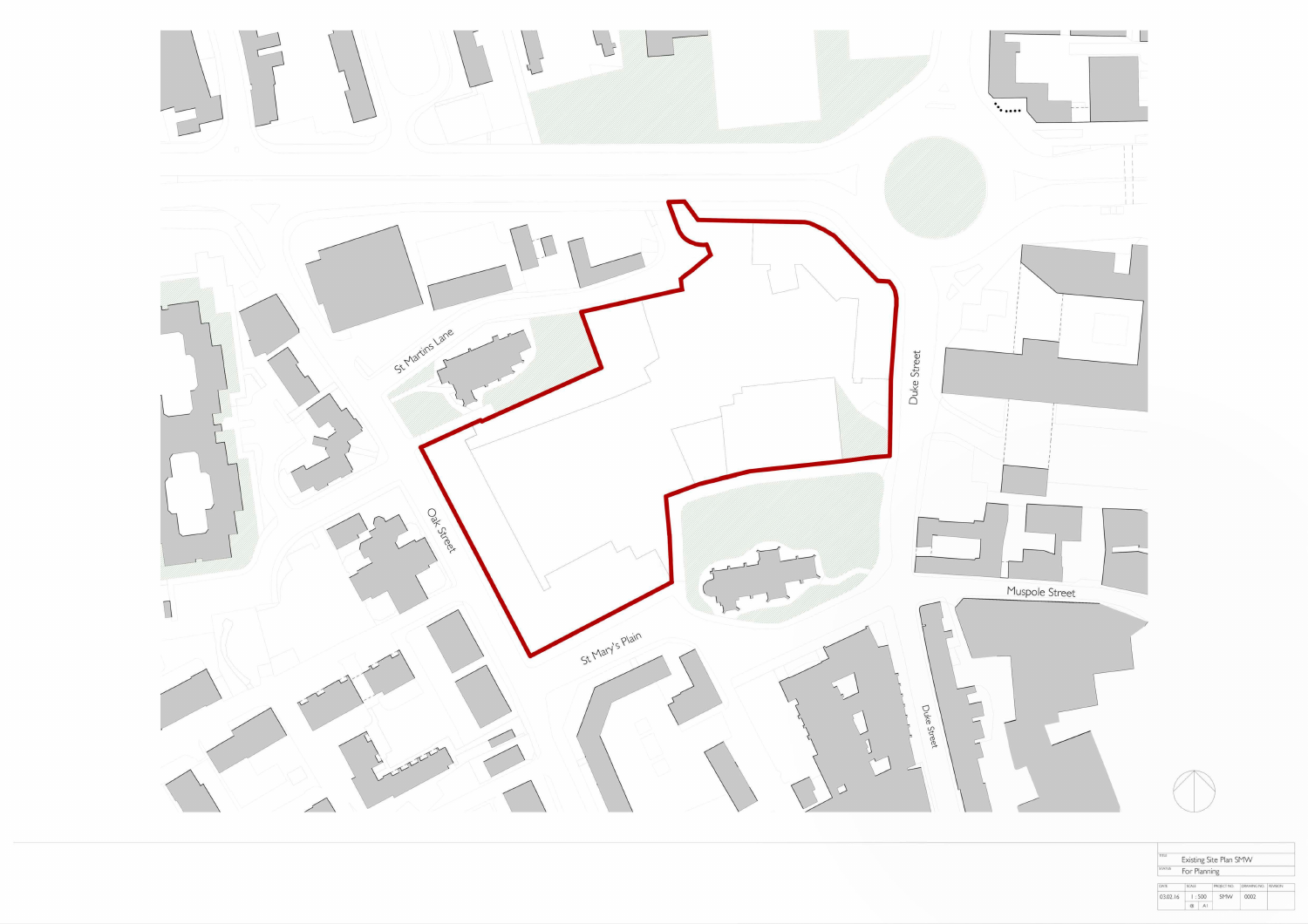

## **Appendix 2 – Confirmation of Site's Sustainability**

| <b>Constraints Analysis</b>      | Lanpro Assessment (on<br>behalf of Our Place) (Red /<br>Green / Amber) | <b>Reasoning</b>                                                                                                                                                                                                                                                                                                       |
|----------------------------------|------------------------------------------------------------------------|------------------------------------------------------------------------------------------------------------------------------------------------------------------------------------------------------------------------------------------------------------------------------------------------------------------------|
| Access                           | Green                                                                  | Access into the site can be taken via<br>the existing point of access from<br>Duke Street. Previous permissions<br>and applications at the site have<br>demonstrated that there is a safe<br>and potentially beneficial solution to<br>pedestrian and vehicle access and<br>egress.                                    |
| <b>Accessibility to Services</b> | Green                                                                  | The site is sustainably and<br>beneficially located within the City<br>Centre of Norwich within easy<br>walking distance of an extensive<br>number of shops, services and<br>residential communities. The site's<br>location is capable of sustainably<br>supporting a wide variety of uses.                           |
| <b>Utilities Capacity</b>        | Green                                                                  | Anglian Water confirmed as part of<br>the 2019 full planning application at<br>the site that the Whitlingham<br>Trowse Water Recycling Centre has<br>capacity to treat development flows<br>and that it is acceptable to allow for<br>gravity flows from the site to the foul<br>sewage network.                       |
|                                  |                                                                        | It was also confirmed that the high<br>voltage network located within St<br>Mary's Alley and Duke Street has<br>sufficient capacity to serve the site<br>without the need for off-site<br>reinforcement works. Furthermore,<br>the National Grid low pressure<br>100mm gas main adjacent to the<br>site, has capacity. |
| Utilities Infrastructure         | Green                                                                  | The site is well served by public<br>surface and foul water sewers                                                                                                                                                                                                                                                     |

www.lanproservices.co.uk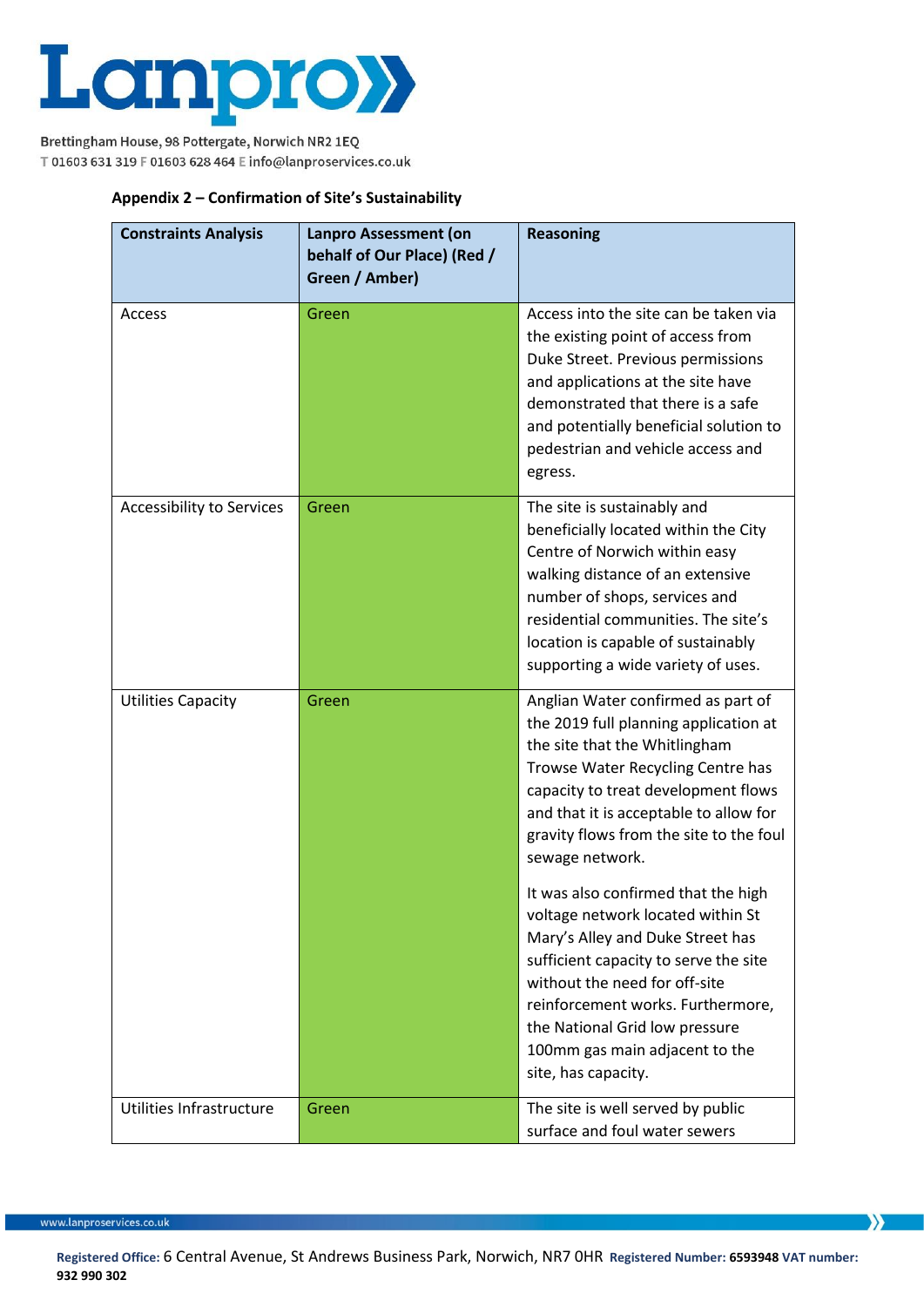

| <b>Constraints Analysis</b>                  | Lanpro Assessment (on<br>behalf of Our Place) (Red /<br>Green / Amber) | <b>Reasoning</b>                                                                                                                                                                                                                                                                                                                                                                      |
|----------------------------------------------|------------------------------------------------------------------------|---------------------------------------------------------------------------------------------------------------------------------------------------------------------------------------------------------------------------------------------------------------------------------------------------------------------------------------------------------------------------------------|
|                                              |                                                                        | located along St Martin's Lane and St<br>Mary's Plain.                                                                                                                                                                                                                                                                                                                                |
| Contamination and<br><b>Ground Stability</b> | Green                                                                  | A number of assessments of the<br>site's ground conditions have been<br>undertaken and submitted in<br>support of recent planning<br>proposals.                                                                                                                                                                                                                                       |
|                                              |                                                                        | These confirm that the risks posed<br>by ground contamination and or land<br>stability are not of such significance<br>to, with the application of<br>appropriate remediation and<br>mitigation, pose an unacceptable risk<br>to users of the site.                                                                                                                                   |
| <b>Flood Risk</b>                            | Green                                                                  | The Environment Agency's Map for<br>Planning indicates that the site is<br>currently located partially within<br>Flood Zone 2 and therefore has<br>between a 1 in 100-year (<1% AEP)<br>and 1 in 1000-year (>0.1% AEP)<br>chance in river flooding in any given<br>year, or between a 1 in 200-year (<<br>0.5% AEP) and 1 in 1000-year chance<br>of tidal flooding in any given year. |
|                                              |                                                                        | The Environment Agency's Risk from<br>Surface Water Flooding map<br>indicates that the site is at 'very low'<br>to 'low' risk of surface water<br>flooding.                                                                                                                                                                                                                           |
|                                              |                                                                        | The planning applications and<br>permissions relating to the site have<br>however, demonstrated that the risk<br>of flooding can be effectively<br>managed on the site through the<br>setting of appropriate finished floor<br>levels, surface water management                                                                                                                       |

www.lanproservices.co.uk

**Registered Office:** 6 Central Avenue, St Andrews Business Park, Norwich, NR7 0HR **Registered Number: 6593948 VAT number: 932 990 302**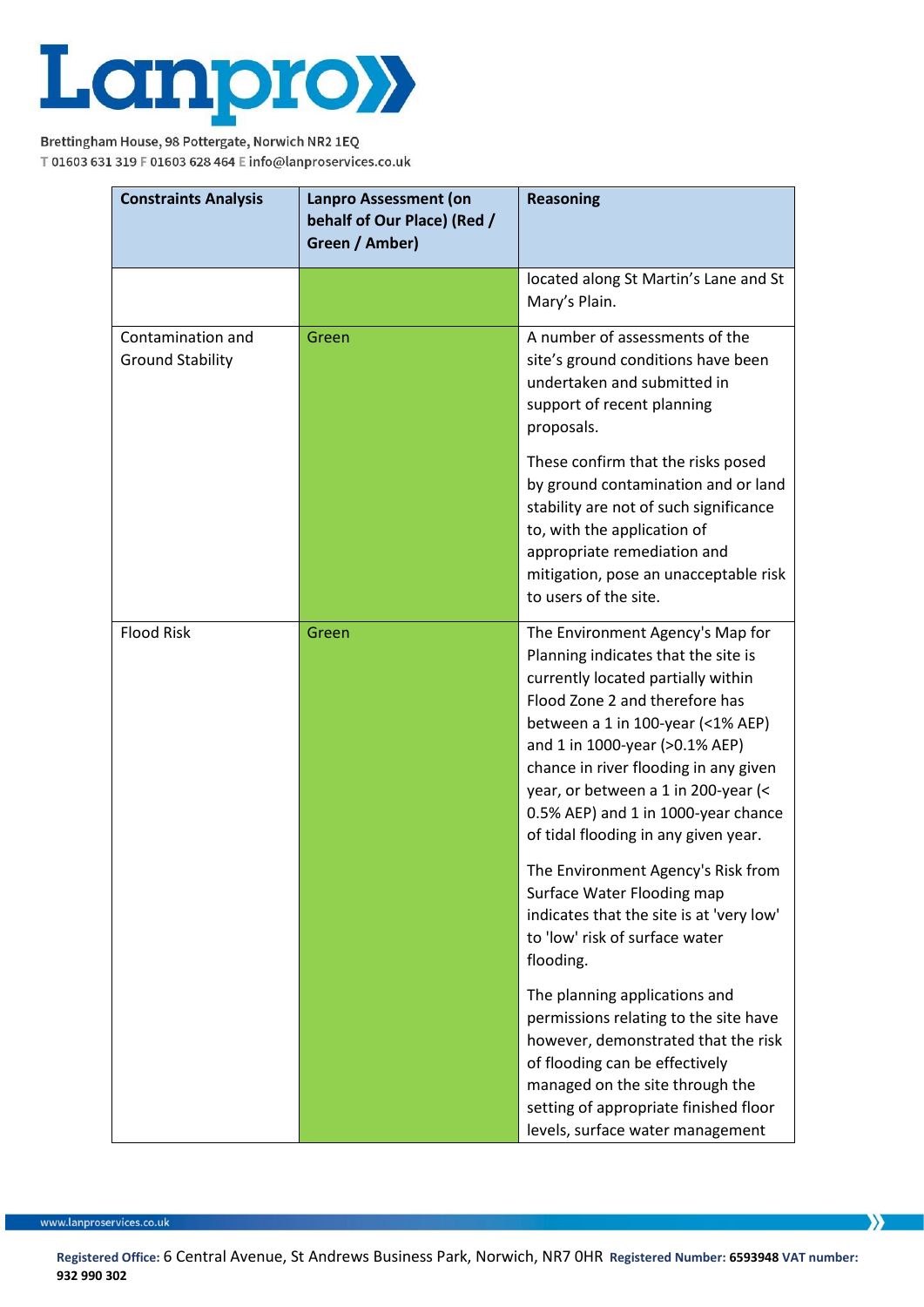

| <b>Constraints Analysis</b>               | Lanpro Assessment (on<br>behalf of Our Place) (Red /<br>Green / Amber) | <b>Reasoning</b>                                                                                                                                                                                                                                                                                                                                                                                                                                                                                                                                                                                            |
|-------------------------------------------|------------------------------------------------------------------------|-------------------------------------------------------------------------------------------------------------------------------------------------------------------------------------------------------------------------------------------------------------------------------------------------------------------------------------------------------------------------------------------------------------------------------------------------------------------------------------------------------------------------------------------------------------------------------------------------------------|
|                                           |                                                                        | and through the application of flood<br>warnings and escape measures.                                                                                                                                                                                                                                                                                                                                                                                                                                                                                                                                       |
| <b>Market Attractiveness</b>              | Green                                                                  | The site is owned by Our Place who<br>are actively promoting it for<br>redevelopment through the planning<br>process.<br>Extensive interest has been<br>expressed in the site by a variety of<br>operators for a mix of commercial,<br>residential (including student<br>accommodation) and leisure users.                                                                                                                                                                                                                                                                                                  |
| <b>Impacts Analysis</b>                   |                                                                        |                                                                                                                                                                                                                                                                                                                                                                                                                                                                                                                                                                                                             |
| Significant Landscapes                    | Green                                                                  | The area does not lie within any<br>Nationally significant landscapes.                                                                                                                                                                                                                                                                                                                                                                                                                                                                                                                                      |
| Townscapes                                | Green                                                                  | The site is located within the City<br>Centre Conservation Area.<br>The north eastern portion of the site<br>bounds St Crispin's Roundabout<br>which is recognised as a main<br>gateway into the City where new<br>landmark buildings of exceptional<br>quality will be accepted.<br>Townscape assessments prepared in<br>support of recent proposals at the<br>site have demonstrated how<br>development can be effectively<br>accommodated without significant<br>impact and can, in many instances,<br>deliver betterment to the character<br>and visual appearance of the site and<br>its surroundings. |
| <b>Biodiversity and Geo-</b><br>diversity | Green                                                                  | There are no ecological designations<br>affecting the site. The site has been<br>found through recent assessments to<br>have the potential to support<br>common breeding birds and bats                                                                                                                                                                                                                                                                                                                                                                                                                     |

www.lanproservices.co.uk

**Registered Office:** 6 Central Avenue, St Andrews Business Park, Norwich, NR7 0HR **Registered Number: 6593948 VAT number: 932 990 302**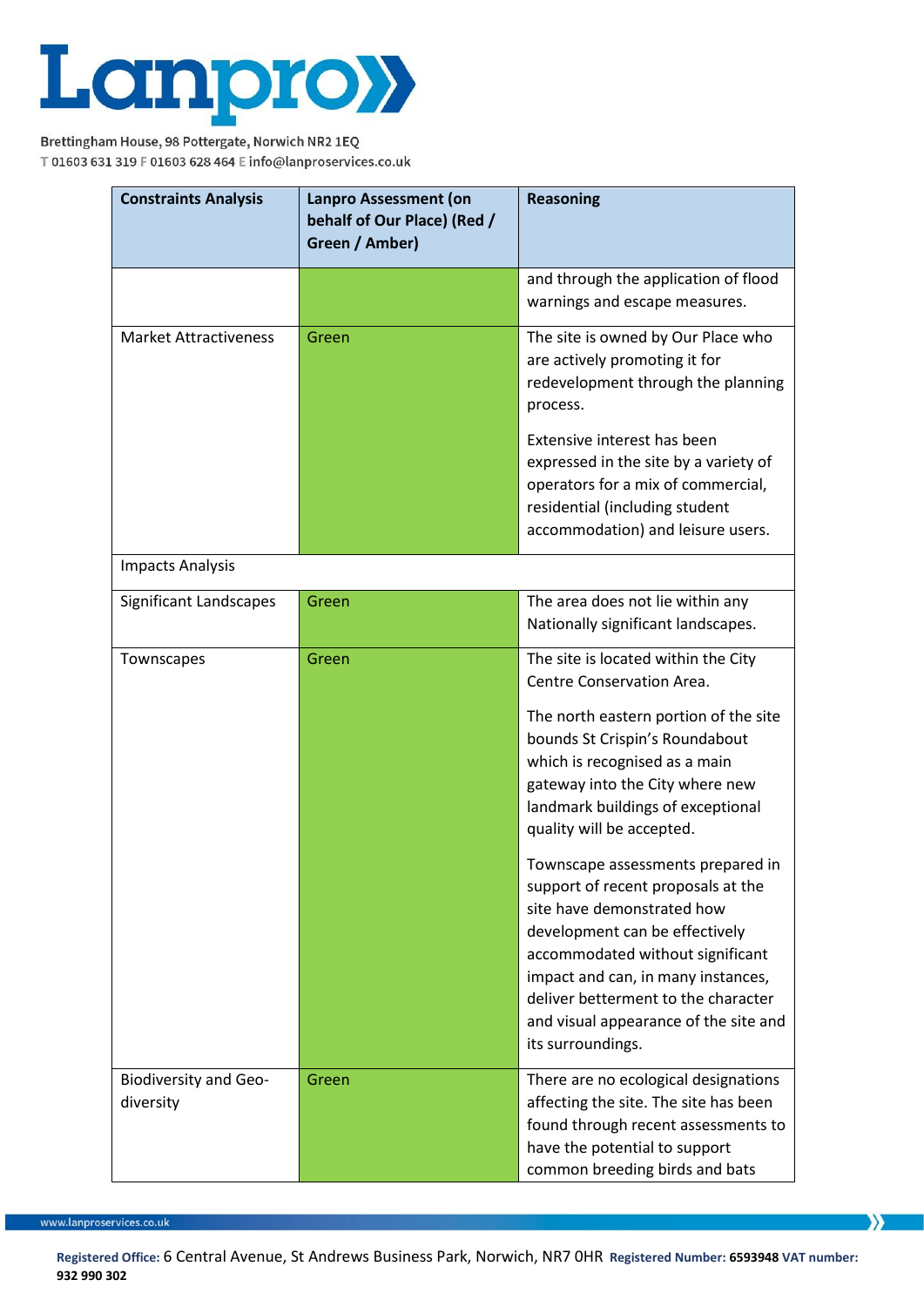

| <b>Constraints Analysis</b> | Lanpro Assessment (on<br>behalf of Our Place) (Red /<br>Green / Amber) | <b>Reasoning</b>                                                                                                                                                                                                                                                                                                                                     |
|-----------------------------|------------------------------------------------------------------------|------------------------------------------------------------------------------------------------------------------------------------------------------------------------------------------------------------------------------------------------------------------------------------------------------------------------------------------------------|
|                             |                                                                        | (within existing buildings). Any<br>impacts upon species can, however,<br>be effectively mitigated at the<br>planning application stage.                                                                                                                                                                                                             |
|                             |                                                                        | Recent proposals have<br>demonstrated how the ecological<br>value of the site overall, can be<br>improved through its<br>redevelopment.                                                                                                                                                                                                              |
| <b>Historic Environment</b> | Green                                                                  | The site is located within the City<br>Centre Conservation Area and close<br>to a number of statutorily Listed<br>Buildings.                                                                                                                                                                                                                         |
|                             |                                                                        | The previous planning approval<br>demonstrates, however, that<br>development can be brought<br>forward onsite without creating<br>unacceptable impacts upon these<br>heritage assets.                                                                                                                                                                |
|                             |                                                                        | The former shoe factory located on<br>the site is considered of some local<br>heritage value but is not statutorily<br>listed and does not present an<br>unsurmountable constraint to the<br>site's comprehensive<br>redevelopment.                                                                                                                  |
| Open space and GI           | Green                                                                  | The site is capable of providing<br>meaningful new areas of public<br>realm and previous schemes have<br>demonstrated how the<br>redevelopment of the site may assist<br>in the physical and environmental<br>upgrade of the two churchyards of St<br>Martin's and St Mary's to the north<br>and south of the site to considerable<br>local benefit. |